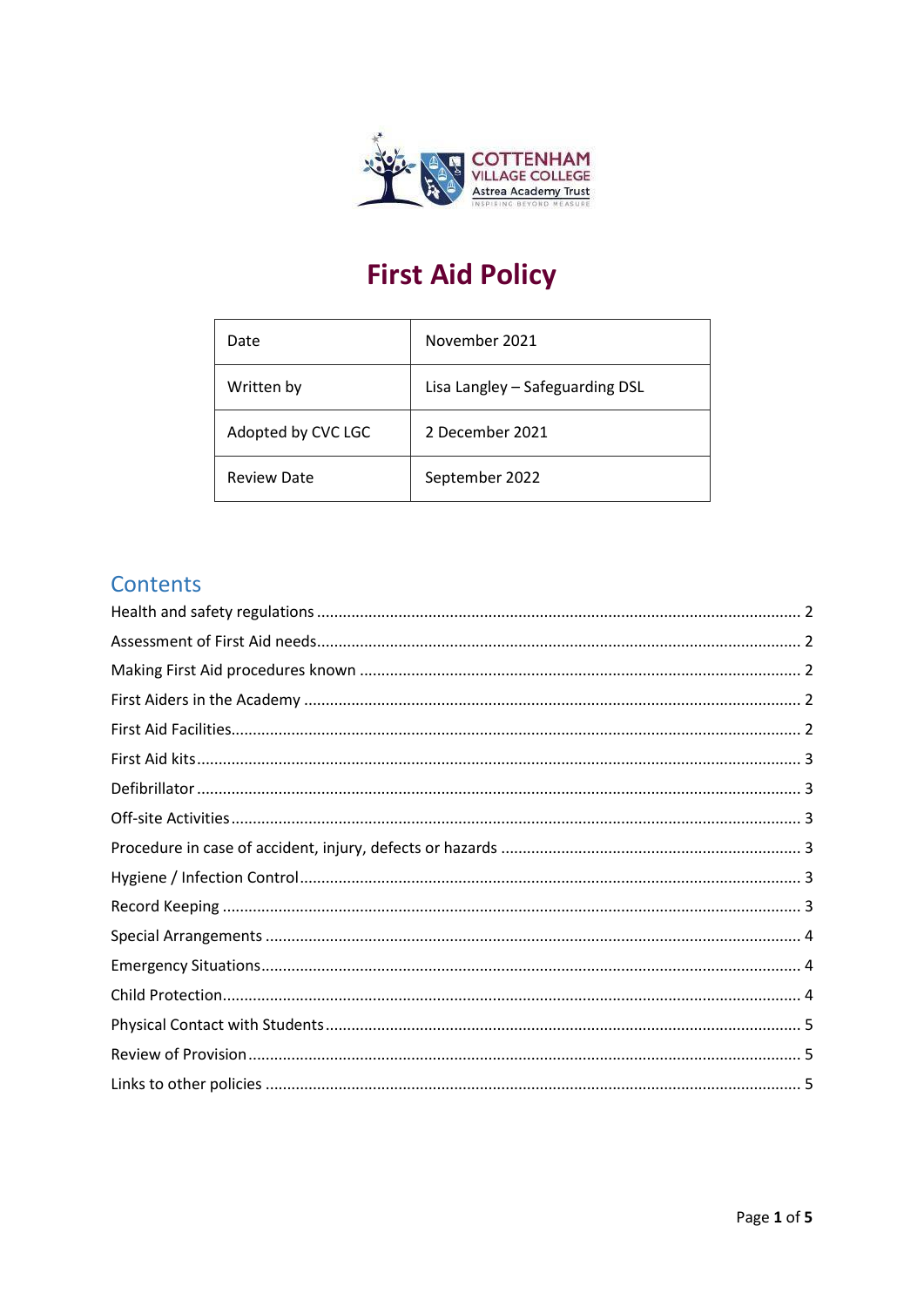## <span id="page-1-0"></span>**Health and safety regulations**

The Health and Safety (First Aid) Regulations 1981 require employers to provide adequate numbers of First Aiders, facilities and equipment to enable First Aid to be given to employees who are injured or who fall ill at work. These regulations apply to schools in the same way as all other workplaces. In addition, under the provisions of the Health and Safety at Work etc Act 1974, employers have a duty to ensure, so far as is reasonably practicable, the health and safety of non-employees.

## <span id="page-1-1"></span>**Assessment of First Aid needs**

The 1981 regulations require employers, in order to decide how to meet their obligations, to make an assessment of the First Aid needs appropriate to the circumstances of each workplace. This assessment will then help employers to determine how many First Aiders are needed and what other First Aid facilities and equipment should be provided. The HSE ACoP advises that, when making this assessment of need, employers should consider workplace hazards and risks, the size of the organisation and the nature and distribution of the workforce, the organisation's history of accidents, the needs of travelling, remote and lone workers and access to the site for emergency medical services.

# <span id="page-1-2"></span>**Making First Aid procedures known**

It is vital that all Academy staff know who our First Aiders are and how to contact them and that there are agreed procedures in place for dealing with all kinds of emergencies, including those in isolated areas such as playing fields. This policy will be distributed to staff when updated, and First Aid notices are displayed which give the location of First Aid equipment and the location of key First Aiders.

#### <span id="page-1-3"></span>**First Aiders in the Academy**

Any member of staff can volunteer to become a First Aider, however being a First Aider is also identified in the job description for certain roles. At Cottenham Village College we have a large number of First Aiders, firstly because we operate on a large site with a significant number of students and employees, and secondly to give appropriate coverage in line with national guidance on educational visits and at out of hours events on school site.

Our named First Aiders hold as a minimum valid Emergency First Aid at Work certificate (1 day course). These certificates are valid for three years and we book training for colleagues when their certification is about to run out.

An update to date list of First Aiders is available in the First Aid room, staff room and throughout the school site in team rooms.

The main duties of our First Aiders are:

- to give immediate help to casualties with common injuries or illnesses and those arising from specific hazards at the Academy;
- when necessary, ensure that an ambulance or other professional medical help is called.

#### <span id="page-1-4"></span>**First Aid Facilities**

We have a first aid room in the main building for students to be treated - this has hand washing facilities (with hot and cold running water) plus a bed where students can lie down if necessary. This room is close to main reception should external medical assistance be required.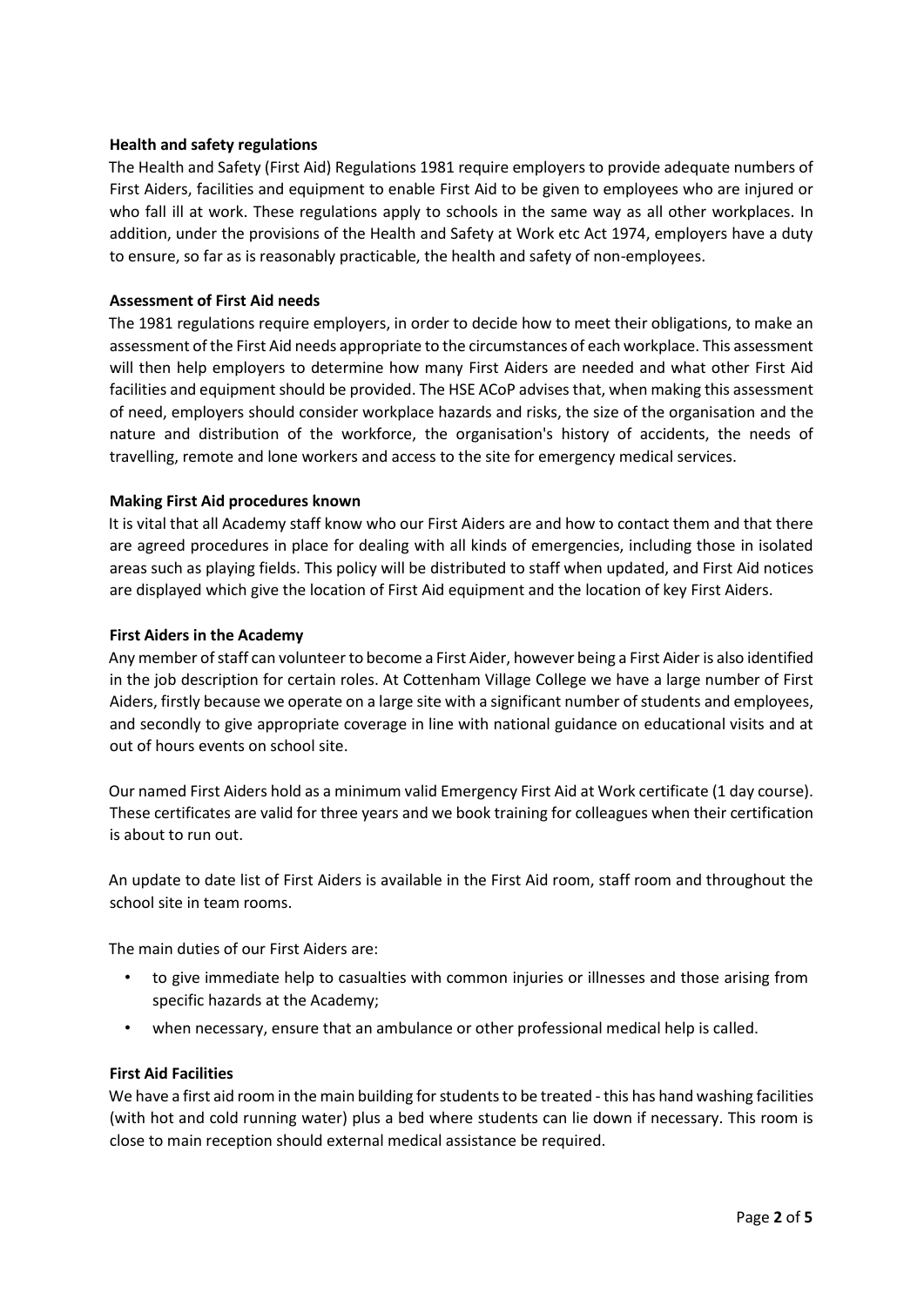# <span id="page-2-0"></span>**First Aid kits**

First Aid supplies are stored in the First Aid room and a mobile kits are also stored there to enable the First Aider on duty to take supplies out to the location of an accident or injury.

The nominated First Aider checks the contents of the First Aid kits monthly to ensure that stock is replenished and that any items which have reached their expiry date are disposed of safely. Medicines and tablets are not stored in our First Aid kits.

## <span id="page-2-1"></span>**Defibrillator**

Our Defibrillator is available in the First Aid room should an emergency of this nature occur. Cardiac arrest can affect people of any age and without warning; if that happens, swift action in form of prompt defibrillation can help save a person's life.

# <span id="page-2-2"></span>**Off-site Activities**

Mobile First Aid kits are provided for every external Academy visit, in addition to any First Aid kits which may be provided by transport companies. These kits are monitored by the appointed First Aider and the contents vary depending on the type and length of the visit.

# <span id="page-2-3"></span>**Procedure in case of accident, injury, defects or hazards**

In case of an accident, the following procedures should be followed:

- The injured party should be seen by a qualified First Aider/Appointed Person
- If the injuries cannot be treated at the Academy, arrangements should be made for transportation to hospital. If critical, an Ambulance will be called, and parents/carers will be informed of the situation immediately.
- All injuries must be recorded on an accident form by a qualified First Aider.
- If the accident is as a result of an incident on site, all parties involved and any witnesses need to file an incident report.

#### <span id="page-2-4"></span>**Hygiene / Infection Control**

All staff should take precautions to avoid infection and must follow basic hygiene procedures. Staff will have access to single-use disposable gloves and hand washing facilities and should take care when dealing with blood or other body fluids and disposing of dressings or equipment. All bodily fluids on the floor or other surface will be cleaned up and disposed of in a secure manner. The area will be thoroughly disinfected.

#### <span id="page-2-5"></span>**Record Keeping**

A record of any First Aid treatment given by First Aiders/appointed persons is made on an accident form which is retained in accordance with data retention guidance. This includes:

- The date and time of the incident;
- The name (and year group) of the injured or ill person;
- Details of the injury/ illness and what First Aid was given;
- What happened to the person immediately afterwards (for example went home, resumed normal duties, went back to class, went to hospital);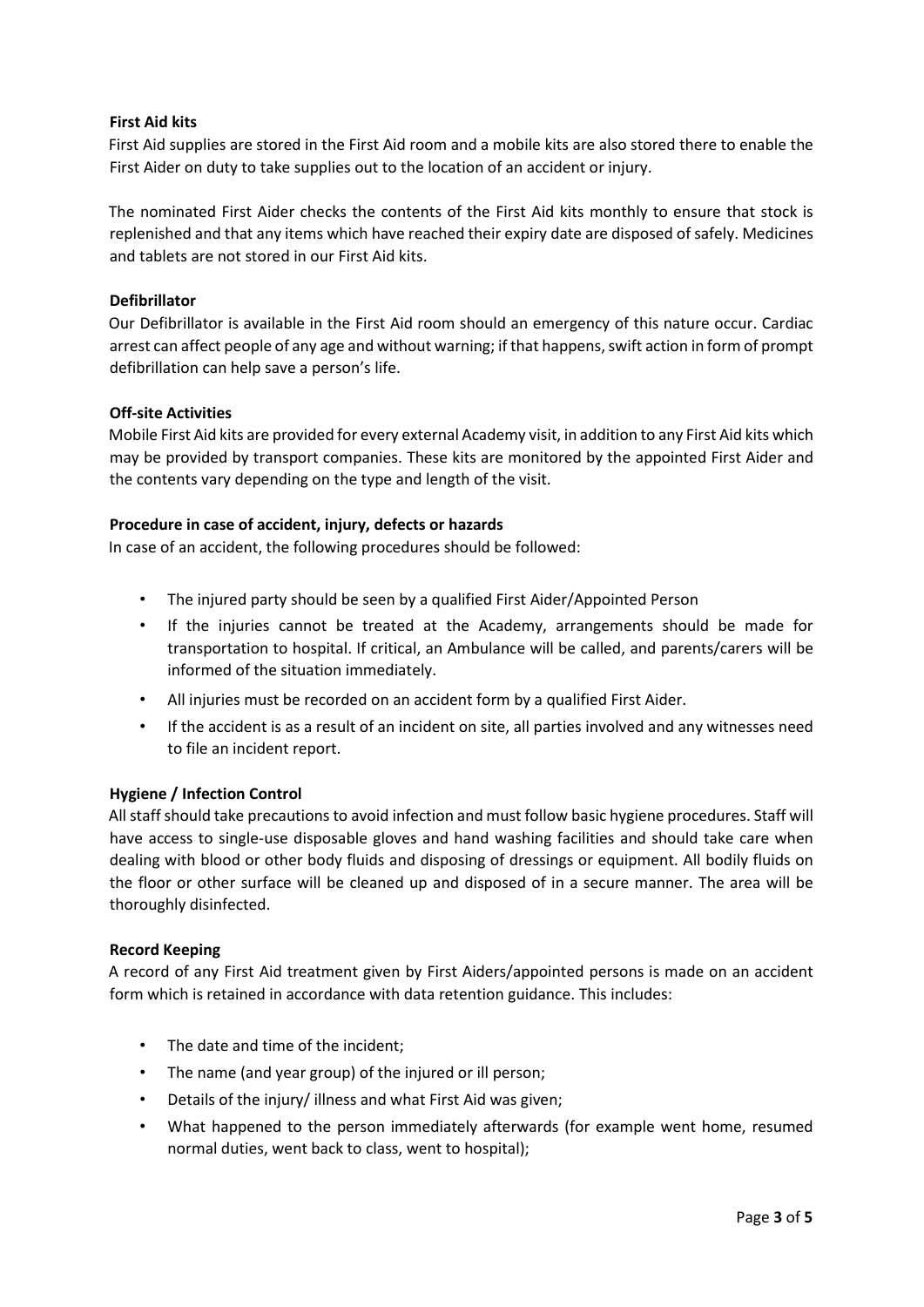• Name and signature of the First Aider or person dealing with the incident.

Under the Reporting of Injuries, Diseases and Dangerous Occurrences Regulations 1995 (RIDDOR) some accidents must be reported to the HSE. The employer must keep a record of any reportable injury, disease or dangerous occurrence. This must include: the date and method of reporting; the date, time and place of the event; personal details of those involved and a brief description of the nature of the event or disease. Please see the following link for accidents which must be reported to the HSE: [Incident reporting in schools \(accidents, diseases and dangerous occurrences\) EDIS1](https://www.hse.gov.uk/pubns/edis1.pdf) [\(hse.gov.uk\)](https://www.hse.gov.uk/pubns/edis1.pdf) 

In addition, we are also required to report the following types of incident on the Astrea Athena system via the following link: [Astrea Athena](https://astreaathena.net/incidents) [-](https://astreaathena.net/incidents) [My Incident Reports](https://astreaathena.net/incidents) 

- All accidents, incidents and near misses involving employees
- Any incidents which result in pupils or members of the public requiring further medical treatment (e.g. hospital, GP, Dentist etc.)
- Any incidents which are RIDDOR reportable

As a part of our health and safety policy and annual briefing, all employees are reminded that they are responsible for any defects in the equipment or damage to their classrooms and should report such to the Site Manager. Any damage to the building that could be dangerous should also be reported to the Site Manager (or duty Site Officer) immediately.

## <span id="page-3-0"></span>**Special Arrangements**

In some cases, children with medical needs may be more at risk than other children. We recognise that we may need to take additional steps to safeguard the health and safety of such children. In a few cases individual procedures may be needed and these will be detailed in an Individual Health Care Plan. The SENCO is responsible for making sure that all relevant staff know about and are if necessary are trained to provide any additional support these children may require with the support of the Head of Year.

#### <span id="page-3-1"></span>**Emergency Situations**

First Aiders are trained to recognise and respond appropriately to the emergency needs of children with chronic medical conditions the most common ones asthma, diabetes, epilepsy and severe allergic reaction. Students with asthma need to have immediate access to their reliever inhalers when they need them. If a student has forgotten their inhaler, we are able to provide an emergency inhaler and seek agreement from parents/carers for this on entry to the Academy. Students with conditions such as epilepsy, diabetes and anaphylaxis will have a plan, supplied by the NHS, in case of emergency. These students will carry their own medication where necessary. If the Academy has to give an injection for anaphylaxis, an ambulance will always be called.

# <span id="page-3-2"></span>**Child Protection**

If any concerns are raised that have safeguarding implications (e.g. unexplained marks or scars), whilst a person is being treated for First Aid, the First Aider must inform a Designated Safeguarding Lead who will then take appropriate action.